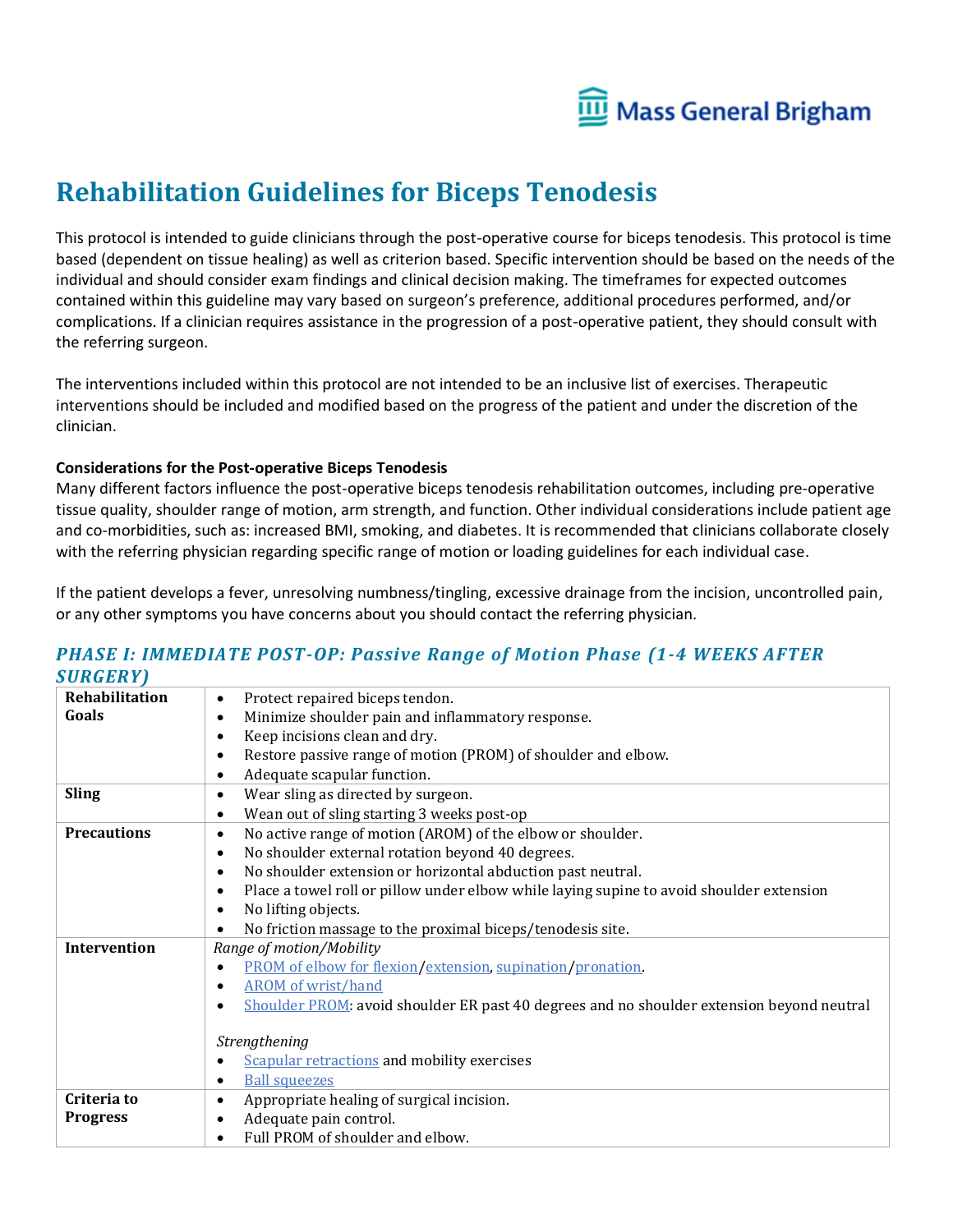#### *PHASE II: INTERMEDIATE POST-OP: ACTIVE RANGE OF MOTION PHASE (4-6 WEEKS AFTER SURGERY)*

| SURGERY            |                                                                                                   |
|--------------------|---------------------------------------------------------------------------------------------------|
| Rehabilitation     | Minimize shoulder pain and inflammatory response.<br>$\bullet$                                    |
| Goals              | Achieve gradual restoration of shoulder and elbow AROM.<br>$\bullet$                              |
|                    | Begin light waist-level functional activities.<br>$\bullet$                                       |
|                    | Initial submaximal shoulder isometrics<br>$\bullet$                                               |
|                    | Return to light computer or desk work.<br>$\bullet$                                               |
| <b>Precautions</b> | No lifting with affected upper extremity.<br>$\bullet$                                            |
|                    | No loading to biceps, elbow flexors, supinators.<br>$\bullet$                                     |
|                    | No friction massage to the proximal biceps tendon/tenodesis site.<br>٠                            |
|                    | No running.                                                                                       |
|                    | Avoid over stressing repaired tissue with stretching or manual therapy                            |
| <b>Additional</b>  | Range of motion/Mobility                                                                          |
| Intervention       | Shoulder AAROM                                                                                    |
| *Continue with     | Lawn chair AAROM<br>$\circ$                                                                       |
| Phase I            | <b>Shoulder ER</b><br>$\circ$                                                                     |
| interventions      | Rail slides<br>$\circ$                                                                            |
|                    | <b>Wall slides</b><br>$\circ$                                                                     |
|                    | Shoulder AROM<br>$\bullet$                                                                        |
|                    | Supine shoulder flexion<br>$\circ$                                                                |
|                    | <b>Standing scaption</b><br>$\circ$                                                               |
|                    | <b>Shoulder ER in neutral</b><br>$\circ$                                                          |
|                    | Shoulder ER @ 90 degrees supported on table<br>$\circ$                                            |
|                    | Elbow AROM<br>$\bullet$                                                                           |
|                    | <b>Active elbow flexion</b><br>$\circ$                                                            |
|                    | <b>Active elbow extension</b><br>$\circ$                                                          |
|                    | <b>Forearm supination</b><br>$\circ$                                                              |
|                    | Forearm pronation<br>$\circ$                                                                      |
|                    |                                                                                                   |
|                    | Strengthening                                                                                     |
|                    | Shoulder Isometrics                                                                               |
|                    | Flexion, extension, ER, IR, abduction<br>$\circ$                                                  |
|                    |                                                                                                   |
|                    | <b>Manual Therapy</b>                                                                             |
|                    | Glenohumeral, scapulothoracic, and trunk joint mobilizations as indicated (Grade I-IV)            |
|                    | Posterior capsule stretching<br>$\bullet$                                                         |
|                    | <b>Cross body stretching</b><br>$\circ$                                                           |
|                    | <b>Sleeper Stretch</b><br>$\circ$                                                                 |
|                    |                                                                                                   |
|                    | Cardiovascular exercise                                                                           |
|                    | Walking or stationary bike - avoid excessive weight bearing through affected arm. No<br>$\bullet$ |
|                    | distractive forces on shoulder                                                                    |
| Criteria to        | Full AROM of shoulder and elbow.<br>$\bullet$                                                     |
| <b>Progress</b>    | Proper scapular mechanics with ROM and functional activities.<br>$\bullet$                        |
|                    | Adequate pain control.<br>٠                                                                       |

### *PHASE III: LATE POST-OP: INITIAL STRENGTHENING PHASE (6-8 WEEKS AFTER SURGERY)*

| Rehabilitation     | Normalize strength, endurance, neuromuscular control.<br>$\bullet$         |
|--------------------|----------------------------------------------------------------------------|
| Goals              | Return to chest-level activities.                                          |
| <b>Precautions</b> | No strengthening or functional activities until near full ROM is achieved. |
|                    | Avoid long-lever arm resistance for elbow flexion and supination.          |
| <b>Additional</b>  | Strengthening                                                              |
| Intervention       | Continue shoulder and elbow PROM and AROM                                  |
|                    | <b>Initiate Resisted Biceps curls</b>                                      |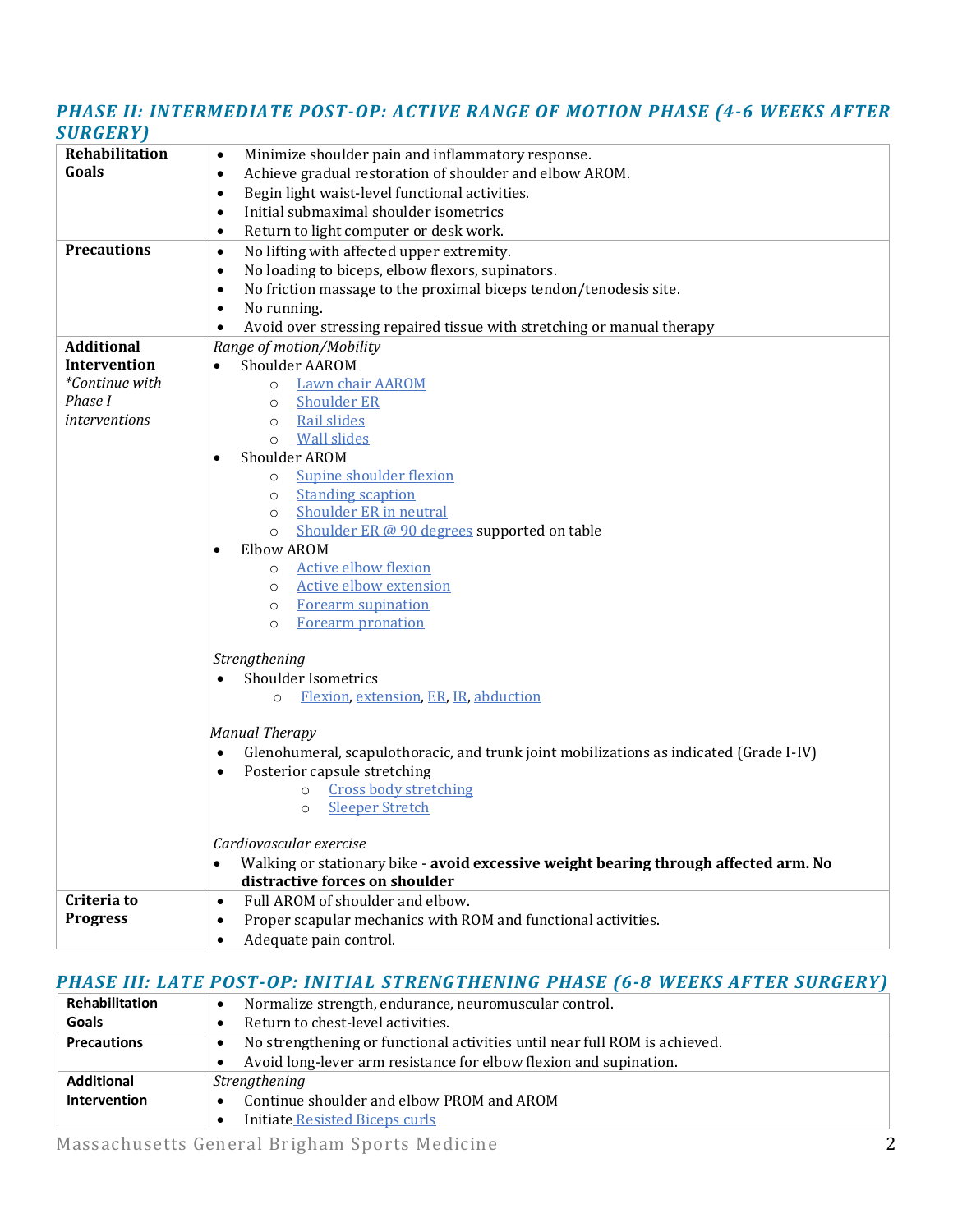| *Continue with              | Initiate Resisted supination                                          |
|-----------------------------|-----------------------------------------------------------------------|
| Phase I-II                  | <b>Resisted Triceps extension</b>                                     |
| <i>Interventions</i>        | Resisted wrist extension/Resisted wrist flexion                       |
|                             | Continue shoulder isometrics                                          |
|                             | Progress resistance as tolerated<br>$\circ$                           |
|                             | Rhythmic stabilizations                                               |
| <b>Criteria to Progress</b> | Full shoulder and elbow AROM.<br>$\bullet$                            |
|                             | Good tolerance to initial strengthening without increase in symptoms. |

## *PHASE IV: Advanced Strengthening (8-12 WEEKS AFTER SURGERY)*

| Rehabilitation        | Maintain full pain-free shoulder and elbow AROM.<br>$\bullet$                               |
|-----------------------|---------------------------------------------------------------------------------------------|
| Goals                 | Progress shoulder and elbow strength. Focus on low load, high repetitions (30-50). Open and |
|                       | closed chain strengthening.                                                                 |
| <b>Additional</b>     | Strengthening                                                                               |
| <b>Intervention</b>   | Resisted IR in neutral                                                                      |
| <i>*Continue with</i> | <b>Resisted ER in neutral</b>                                                               |
| Phase I-III           | Resisted shoulder IR in elevation                                                           |
| <i>interventions</i>  | Resisted shoulder ER in elevation                                                           |
|                       | Full can scapular plane arm elevation                                                       |
|                       | <b>Side-Iving ER</b>                                                                        |
|                       | <b>Prone Rowing</b>                                                                         |
|                       | 30/45/90 degrees abduction<br>$\circ$                                                       |
|                       | <u>Push up plus</u> progression (wall, counter, knees on floor, floor)                      |
|                       | <b>Resisted PNF Diagonals</b>                                                               |
|                       |                                                                                             |
|                       | Cardiovascular exercise                                                                     |
|                       | Can initiate return to running<br>٠                                                         |
|                       | No swimming<br>$\bullet$                                                                    |
| Criteria to           | 5/5 shoulder and elbow strength.<br>$\bullet$                                               |
| <b>Progress</b>       | Full shoulder AROM in all planes.                                                           |
|                       | Good tolerance to strengthening exercise without increase in symptoms.<br>$\bullet$         |
|                       |                                                                                             |

### *PHASE V: RETURN-TO-SPORT (12-16 MONTHS AFTER SURGERY)*

| <b>Rehabilitation</b> | Progress strength and function of involved upper extremity.                                      |
|-----------------------|--------------------------------------------------------------------------------------------------|
| Goals                 | Return to normal sport or work activities.                                                       |
|                       | Maintain pain-free ROM.                                                                          |
|                       | Avoid excessive anterior capsule stress.                                                         |
| <b>Additional</b>     | Strengthening/Sport Specific training                                                            |
| Intervention          | Initiate plyometric training starting with below shoulder level and progressing to overhead:     |
| <i>*Continue with</i> | Weighted ball drop/catch in standing, chest pass, overhead ball dribble against wall, prone      |
| Phase II-IV           | 90/90 ball drop/catch, prone Y ball drop/catch, prone T ball drop/catch                          |
| interventions         | Multi joint/compound strengthening                                                               |
|                       | Interval return to sport specific training                                                       |
| Criteria to           | No pain with progressive strengthening.                                                          |
| <b>Progress</b>       | 90% strength of involved extremity compared to uninvolved side with dynamometry testing          |
|                       | Within normal limits with field testing if applicable (e.g. closed kinetic chain upper extremity |
|                       | stability test, single arm seated shot-put test, ASH test/Modified ASH test).                    |
|                       | Low level to no disability with patient reported outcome measure (e.g. Quick DASH).              |
| Dovised October 2021  |                                                                                                  |

Revised October 2021

| Please email MGHSportsPhysicalTherapy@partners.org with questions specific to this protocol<br><b>Contact</b> |
|---------------------------------------------------------------------------------------------------------------|
|---------------------------------------------------------------------------------------------------------------|

References: